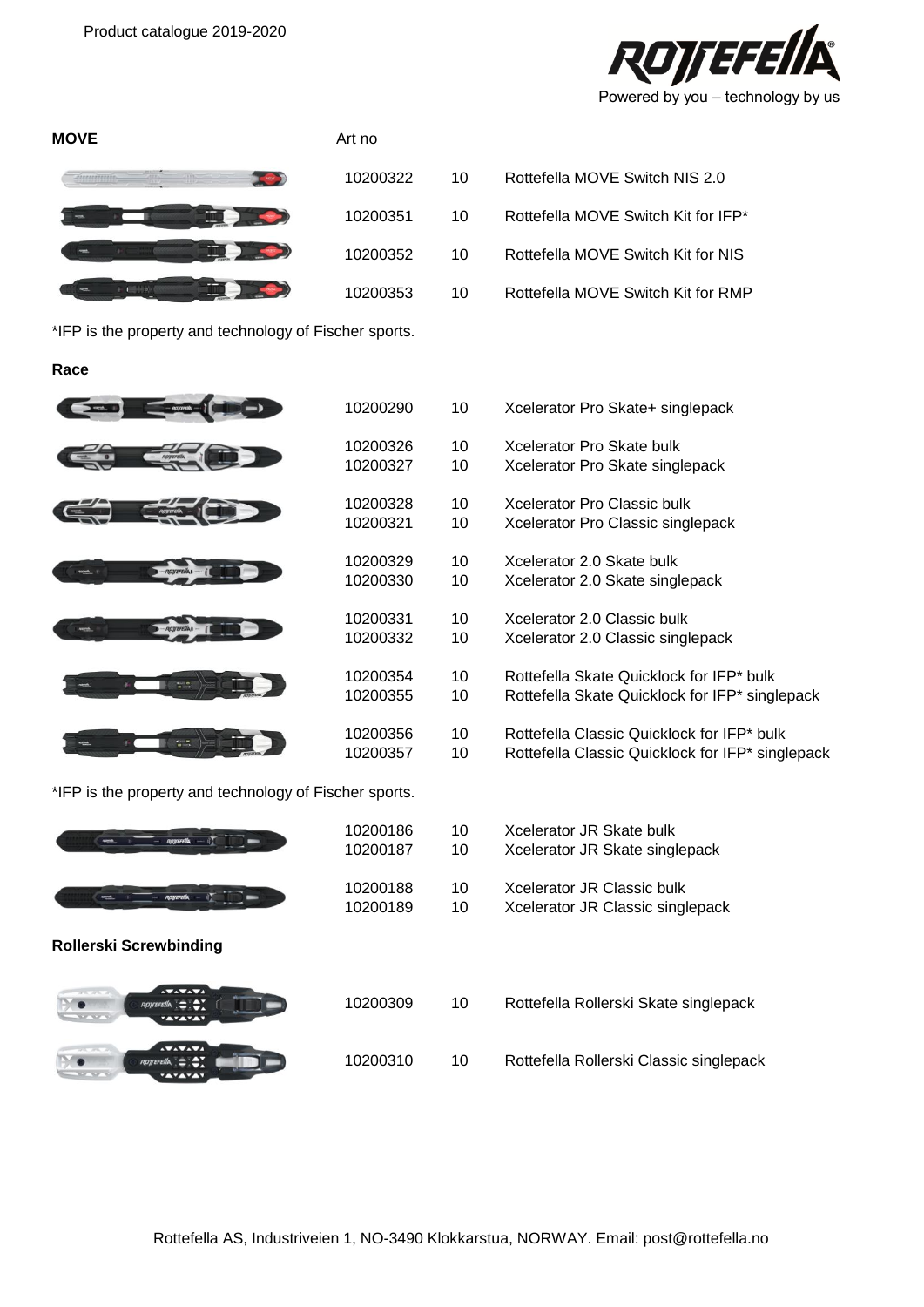

| <b>Sport</b>                     | Art no               |          |                                                                                                |
|----------------------------------|----------------------|----------|------------------------------------------------------------------------------------------------|
| ROTTEFEIIA                       | 10200335<br>10200336 | 10<br>10 | Rottefella Performance Skate black bulk<br>Rottefella Performance Skate black singlepack       |
| ROTTEFEIIA<br><b>ROTTEFRIGHT</b> | 10200338<br>10200339 | 10<br>10 | Rottefella Performance Classic black bulk<br>Rottefella Performance Classic black singlepack   |
| Tour                             |                      |          |                                                                                                |
| $\frac{1}{2}$ ROWEFEIIA 1-       | 10200299<br>10200300 | 10<br>10 | Rottefella Touring Auto Classic white bulk<br>Rottefella Touring Auto Classic white singlepack |
| $-1$ <i>ROWEFEIIA</i> $1 -$      | 10200197<br>10200196 | 10<br>10 | Rottefella Touring Auto Classic black bulk<br>Rottefella Touring Auto Classic black singlepack |
| ROTEFEIIA                        | 10200150             | 10       | Rottefella Basic black                                                                         |
| <b>Children</b>                  |                      |          |                                                                                                |
|                                  | 10200157             | 10       | Rottefella Start black bulk                                                                    |
| ROTTEFEIIA                       | 10200158             | 10       | Rottefella Start Color bulk                                                                    |
| <b>Back Country</b>              |                      |          |                                                                                                |
| ROTTEFEIIN                       | 10200175<br>10200176 | 10<br>10 | Rottefella BC Auto bulk<br>Rottefella BC Auto singlepack                                       |
| ROTTEFEIIA                       | 10200177<br>10200178 | 10<br>10 | Rottefella BC Manual bulk<br>Rottefella BC Manual singlepack                                   |
| ROTTEFEIIA                       | 10200179<br>10200180 | 10<br>10 | Rottefella BC Magnum bulk<br>Rottefella BC Magnum singlepack                                   |
|                                  | 10200159             | 10       | Rottefella Super Telemark                                                                      |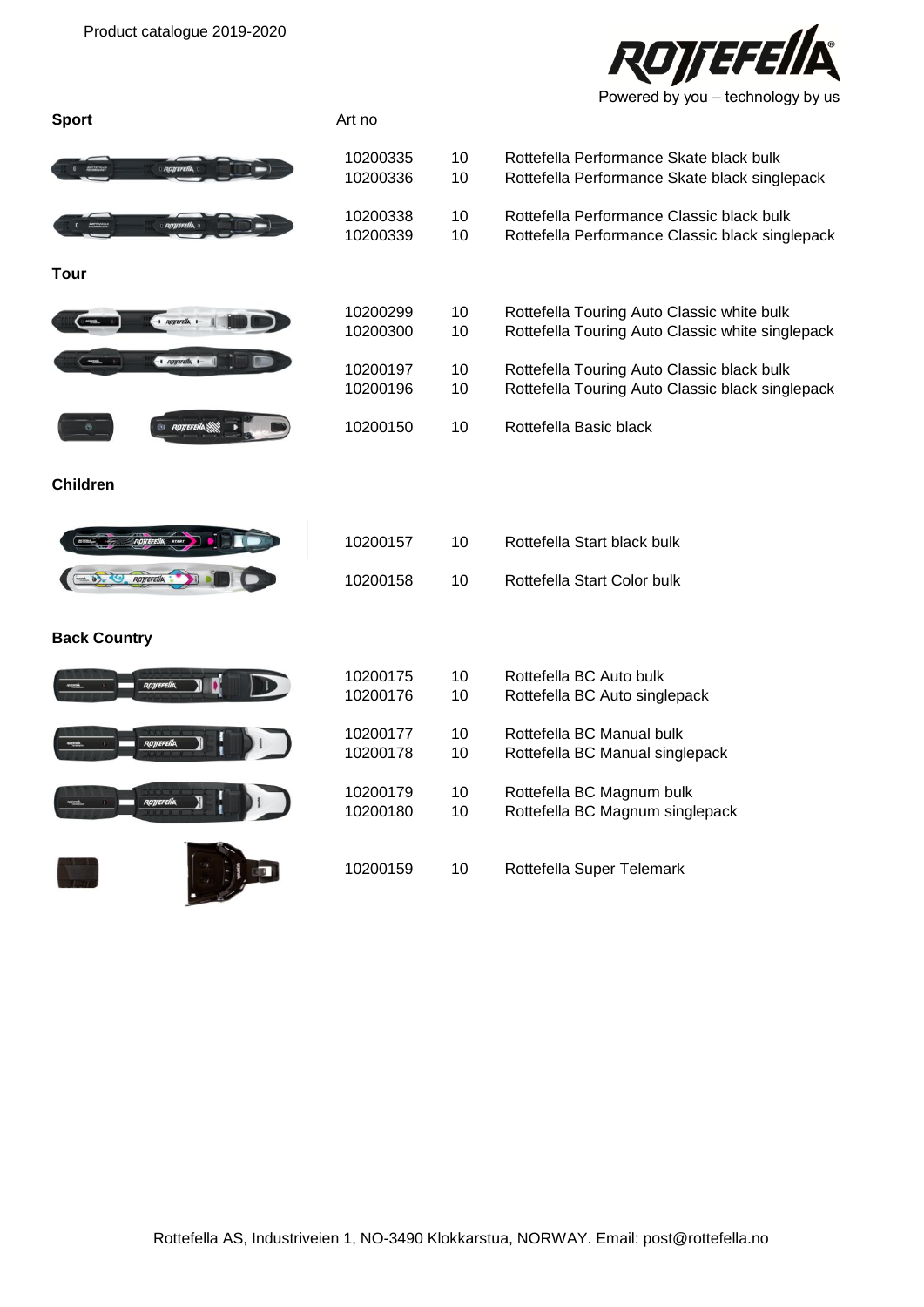

## **Accessories**



| Art no        |      |                                            |
|---------------|------|--------------------------------------------|
| 40800004 set  |      | Xcelerator Skate Flexor med. Single Pack   |
| 40800013 set  |      | Xcelerator Skate Flexor soft Single Pack   |
| 40800015 set  |      | Xcelerator Skate Flexor hard Single Pack   |
| 40800003 set  |      | Xcelerator Classic Flexor med. Single Pack |
| 40800014 set  |      | Xcelerator Classic Flexor soft Single Pack |
| 40800016 set  |      | Xcelerator Classic Flexor hard Single Pack |
| 40800005 set  |      | Xcelerator Skate Spacer                    |
| 40800053 set  |      | <b>Xcelerator Handles</b>                  |
| 40800059 pair |      | Rottefella Mounting Plate                  |
| 40800040 pair |      | Xcelerator Mountingplate black 20 pack     |
| 40800020 pair |      | Rottefella Start Handles 16 pack           |
| 40800022      | pair | Rottefella Start Mountingplate 20 pack     |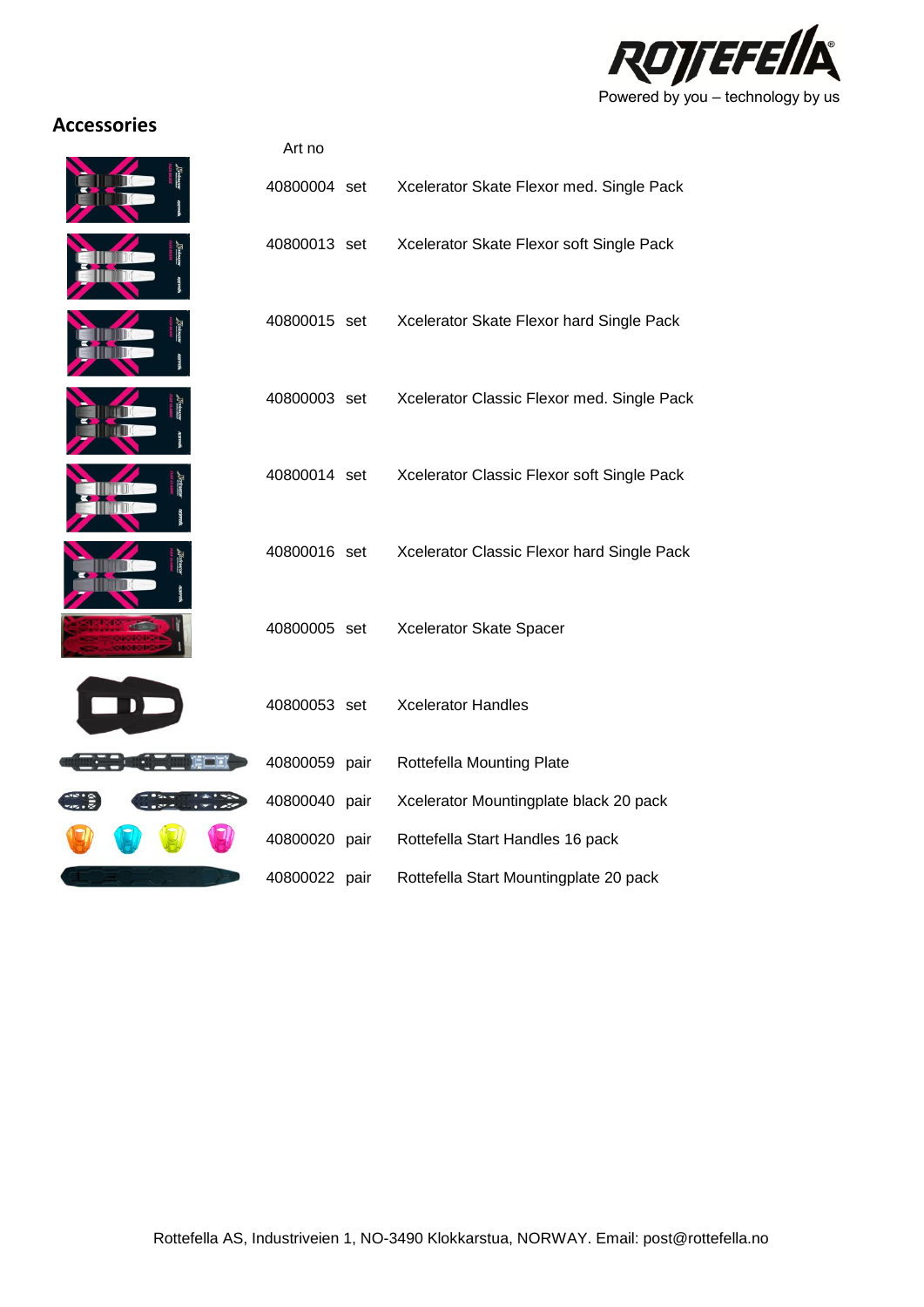

| <b>Spare Parts</b><br><b>Flexor for Skate:</b> | Art no       |                                               |
|------------------------------------------------|--------------|-----------------------------------------------|
|                                                | 20200084 pcs | Flexor 60SH skate front - R3/Jr-Race/Exercise |
|                                                | 20200085 pcs | Rear flexor 50SH skate - R3/Jr-Race           |
|                                                | 20200278 pcs | Rear flexor 50SH - Touring Auto               |
| <b>Flexor for classic</b>                      |              |                                               |
|                                                | 20200092 pcs | Flexor Classic 40SH black - R3/Exercise       |
| <b>Other flexors</b>                           | Art no       |                                               |
|                                                | 20200091 pcs | Flexor 40SH black - T4/T3                     |
|                                                | 20200034 pcs | Flexor 40SH black - BC Auto/Manual/Magnum     |
|                                                | 20200665 pcs | Heel plate Xcelerator Pro Skate white         |
|                                                | 20200666 pcs | Heel plate Xcelerator Pro Classic white       |
|                                                | 20200667 pcs | Heel plate black - Xcelerator 2.0             |
|                                                | 20200652 pcs | Heel plate white - Touring Auto               |
|                                                | 20200606 pcs | Heel plate black - Touring Auto               |
|                                                | 20200177 pcs | Screw cover silver - T4/T3                    |
|                                                | 20200192 pcs | Screw cover black - T4/T3                     |
|                                                | 20200203 pcs | Screw cover black - BC Auto                   |
|                                                | 30100014 pcs | Key - NIS plates                              |